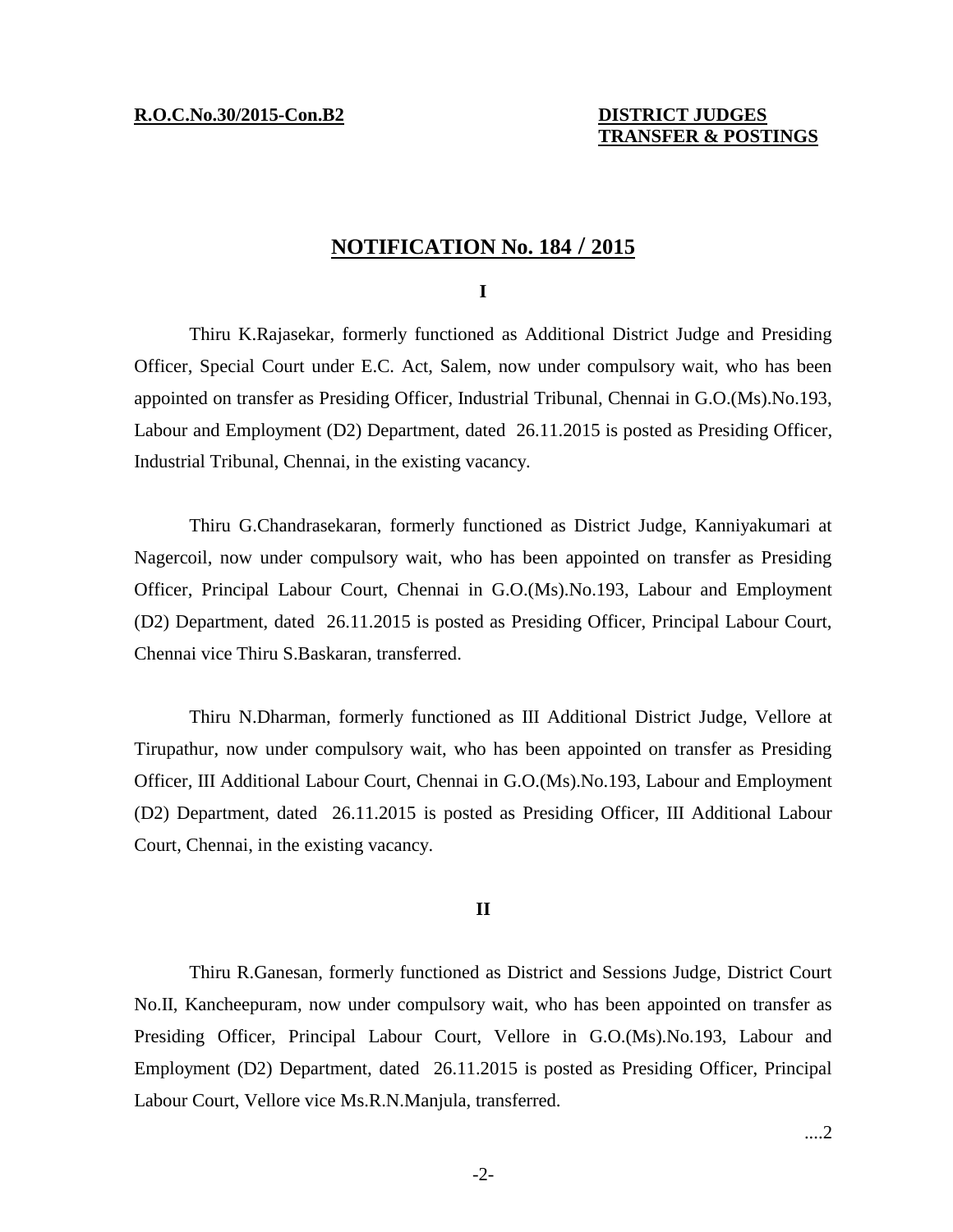Ms. R.N.Manjula, Presiding Officer, Principal Labour Court, Vellore, who has been appointed on transfer as Presiding Officer, Additional Labour Court, Vellore in G.O.(Ms).No.193, Labour and Employment (D2) Department, dated 26.11.2015 is transferred and posted as Presiding Officer, Additional Labour Court, Vellore, in the existing vacancy.

Ms.A.Muthusaratha, formerly functioned as Sessions Judge, Magalir Neethi Mandram (Fast Track Mahila Court), Nagercoil, now under compulsory wait, who has been appointed on transfer as Presiding Officer, Labour Court, Tiruchirappalli in G.O.(Ms).No.193, Labour and Employment (D2) Department, dated 26.11.2015 is posted as Presiding Officer, Labour Court, Tiruchirappalli, in the existing vacancy.

**HIGH COURT, MADRAS. Sd/- P.KALAIYARASAN, DATED: 26.11.2015. REGISTRAR GENERAL**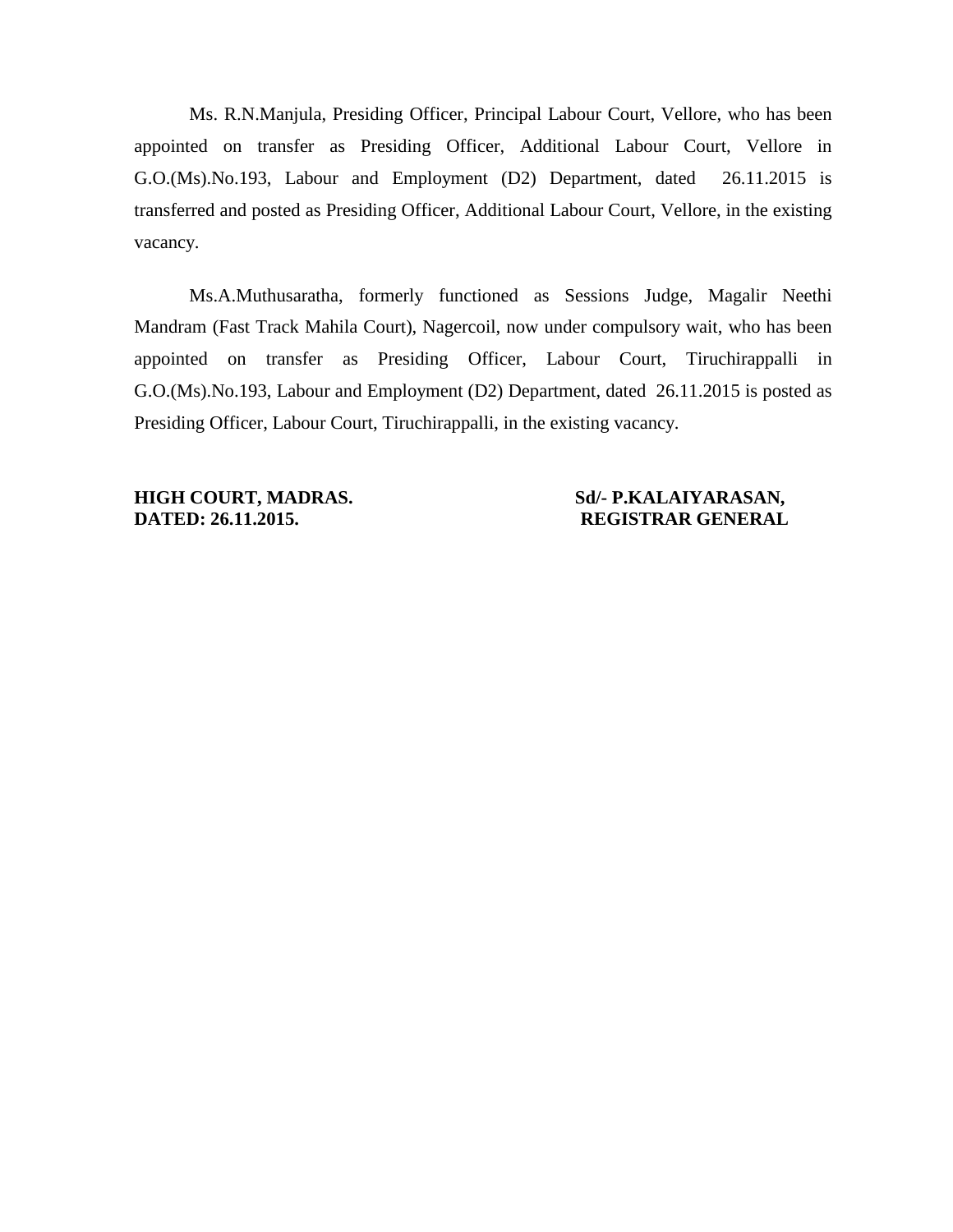### **R.O.C.No.30/2015-Con.B2**

## **OFFICIAL MEMORANDUM**

|                                                      |  |  |  |  |  |  |  |  | Sub: Courts and Judges – District Judges - Transfer and Postings - |  |
|------------------------------------------------------|--|--|--|--|--|--|--|--|--------------------------------------------------------------------|--|
| Notification issued - Joining instructions – Issued. |  |  |  |  |  |  |  |  |                                                                    |  |

- Ref: 1. High Court's Notification No.130 / 2015, dated : 26.08.2015.
	- 2. High Court's Official Memorandum in R.O.C.No.30/2015- Con.B2, dated 26.08.2015.
	- 3. High Court's Official Memorandum in R.O.C.No.30/2015- Con.B2, dated 11.09.2015.
	- 4. High Court's Notification No. 184 / 2015, dated : 26.11.2015. .............

Thiru K. Rajasekar, formerly functioned as Additional District Judge and Presiding Officer, Special Court under E.C. Act, Salem, now under compulsory wait, who has been posted as Presiding Officer, Industrial Tribunal, Chennai, in the High Court's Notification 4<sup>th</sup> cited above, is required to take charge of the post of Presiding Officer, Industrial Tribunal, Chennai, from the Presiding Officer, Principal Labour Court, Chennai, who is holding full additional charge of the said post, immediately, without fail.

Thiru G. Chandrasekaran, formerly functioned as District Judge, Kanniyakumari at Nagercoil, now under compulsory wait, who has been posted as Presiding Officer, Principal Labour Court, Chennai, in the High Court's Notification 4<sup>th</sup> cited above, is required to take charge of the post of Presiding Officer, Principal Labour Court, Chennai, from Thiru S.Baskaran, Presiding Officer, Principal Labour Court, Chennai, immediately, without fail.

On relief, Thiru S. Baskaran who has already been transferred and posted as Chief Judge, Court of Small Causes, Chennai, in the High Court's Notification 1<sup>st</sup> cited above, is required to take charge of the post of Chief Judge, Court of Small Causes, Chennai, from the VIII Additional Judge (CBI Cases), City Civil Court, Chennai, who is holding full additional charge of the said post, immediately, on the same day.